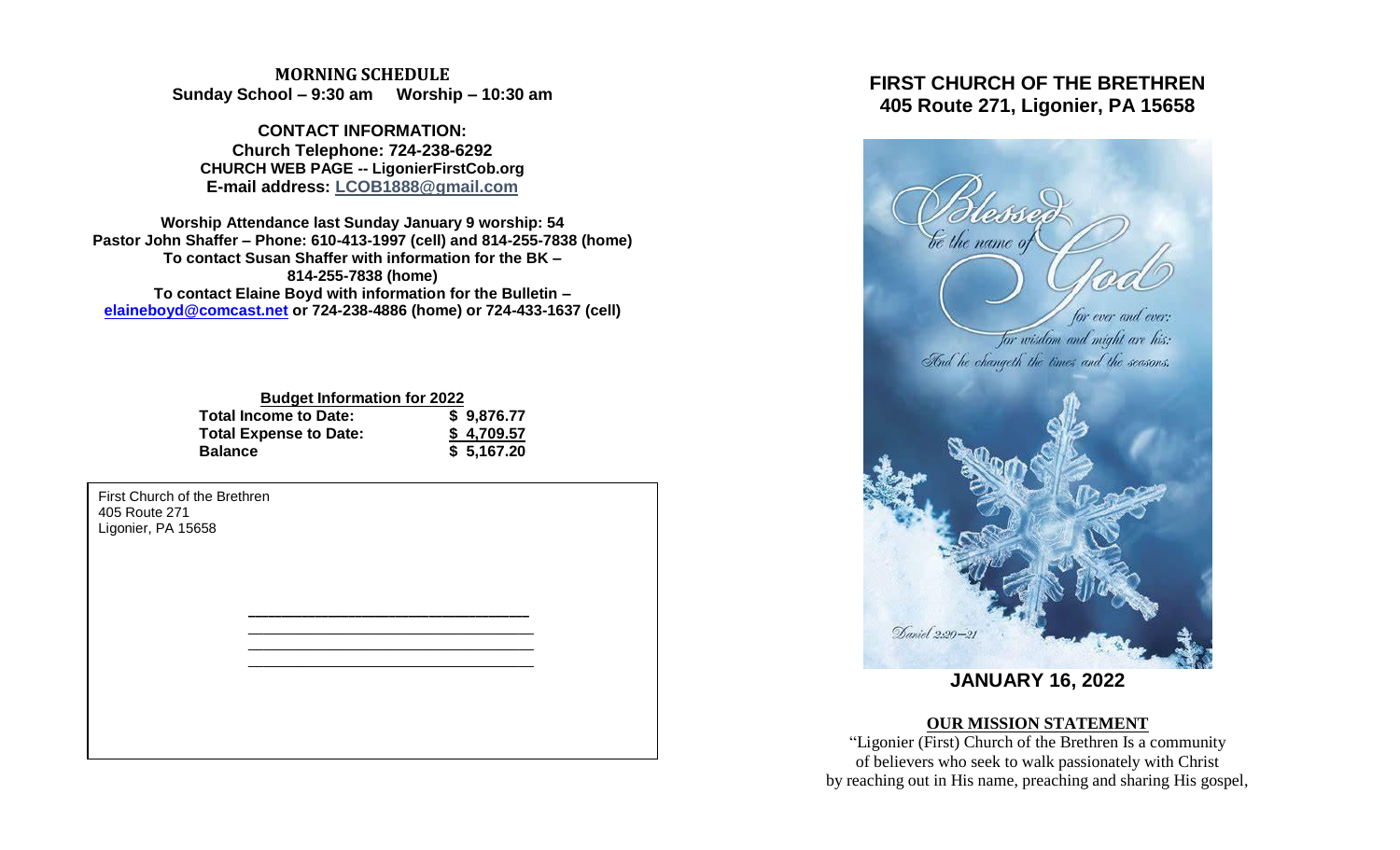# and teaching all to live like Him."

#### WELCOME AND ANNOUNCEMENTS

### PRELUDE

| <b>CALL TO WORSHIP</b> | <b>Responsive Reading</b>                             |  |  |
|------------------------|-------------------------------------------------------|--|--|
| Leader:                | No matter how far we wander from you, O God,          |  |  |
| People:                | Your steadfast love finds us.                         |  |  |
| Leader:                | No matter how unjust the world seems to us, O God,    |  |  |
| People:                | Your steadfast righteousness sustains us.             |  |  |
| Leader:                | No matter how vulnerable our lives seem to us, O God, |  |  |
| People:                | Your steadfast presence gives us hope.                |  |  |
| Leader:                | No matter how unloved and uncared for we feel, O God, |  |  |
| People:                | You hear our cries and answer our prayers.            |  |  |
| All:                   | <b>Thanks be to God!</b>                              |  |  |
|                        | 6699<br>Nο.                                           |  |  |

#### INVOCATION PRAYER: *Unison Prayer*

**Gracious and loving God, source of all wholeness, forgiveness, and mercy, may your Spirit heal those who are torn, mend those who are broken, and protect those who are fragile. Enable us, O God, through the gift of your steadfast love, to remember who we are and whose we are. In your love, may we be true and faithful disciples of your Son, Jesus Christ our Lord, in whose name we pray. Amen.**

### OFFERTORY PRAYER: *1 Corinthians 12:1-11 (Please sign the attendance sheets)*

Holy Spirit, you have honored each of us with unique spiritual gifts. We acknowledge that these gifts are to be used for your glory alone. Help us to offer our talents so that others may be encouraged to share abundantly. We are honored and humbled by the responsibility of using these gifts as stewards of your Kingdom. We pray in the name of Jesus Christ. Amen.

### **OFFERING**

\*DOXOLOGY

CHILDREN'S MESSAGE Stacey Knupp

| PRAYER HYMN                 | 6699                          | No.                                             |  |
|-----------------------------|-------------------------------|-------------------------------------------------|--|
| MORNING PRAYER              |                               |                                                 |  |
| <b>SCRIPTURE</b>            |                               | Genesis 5:18-24; Hebrews 11:5-6; Jude 14 and 15 |  |
| <b>MESSAGE</b>              | "A Hero of the Faith – Enoch" |                                                 |  |
| <i><b>*CLOSING HYMN</b></i> | 6699                          | No.                                             |  |
| *BENEDICTION                |                               |                                                 |  |
|                             |                               |                                                 |  |

Pastor: Pastor John Shaffer Lay Leader: Chorister: Ed Wedge Pianist: Pam Zimmerman

Greeters for January: Debra McInchok Counting Steward for January: Dick Jones

#### **PASTOR'S NOTE**

I am going to do a mini-series on some of the Heroes OF the Faith.

#### **CHURCH NEWSLETTER FOR FEBRUARY AND MARCH**

"We'll be starting work on the Church Newsletter for February & March. If you have anything you would like included in the Newsletter: an article of an upcoming event, news and updates from your Commission, a poem, Church family news, an article on a past event held over the holidays - would you please put it in Pastor John's and Susan's mailbox on or before January 19th. If it's more convenient for you to call with what you want included in the Newsletter, you can do that as well by calling the home phone # or Pastor John's cell phone. Thank You for your help. God Bless. Pastor John & Susan

### **"OUR DAILY BREAD" DEVOTIONAL**

The daily devotional "Our Daily Bread" for Dec, Jan, Feb is available in the narthex.

#### **JOYS FROM JANUARY 9, 2022**

- $\bullet$  Brock Shannon's  $9<sup>th</sup>$  birthday on Monday
- Cillian O'Brien's  $13<sup>th</sup>$  birthday today

JOYS AND CONCERNS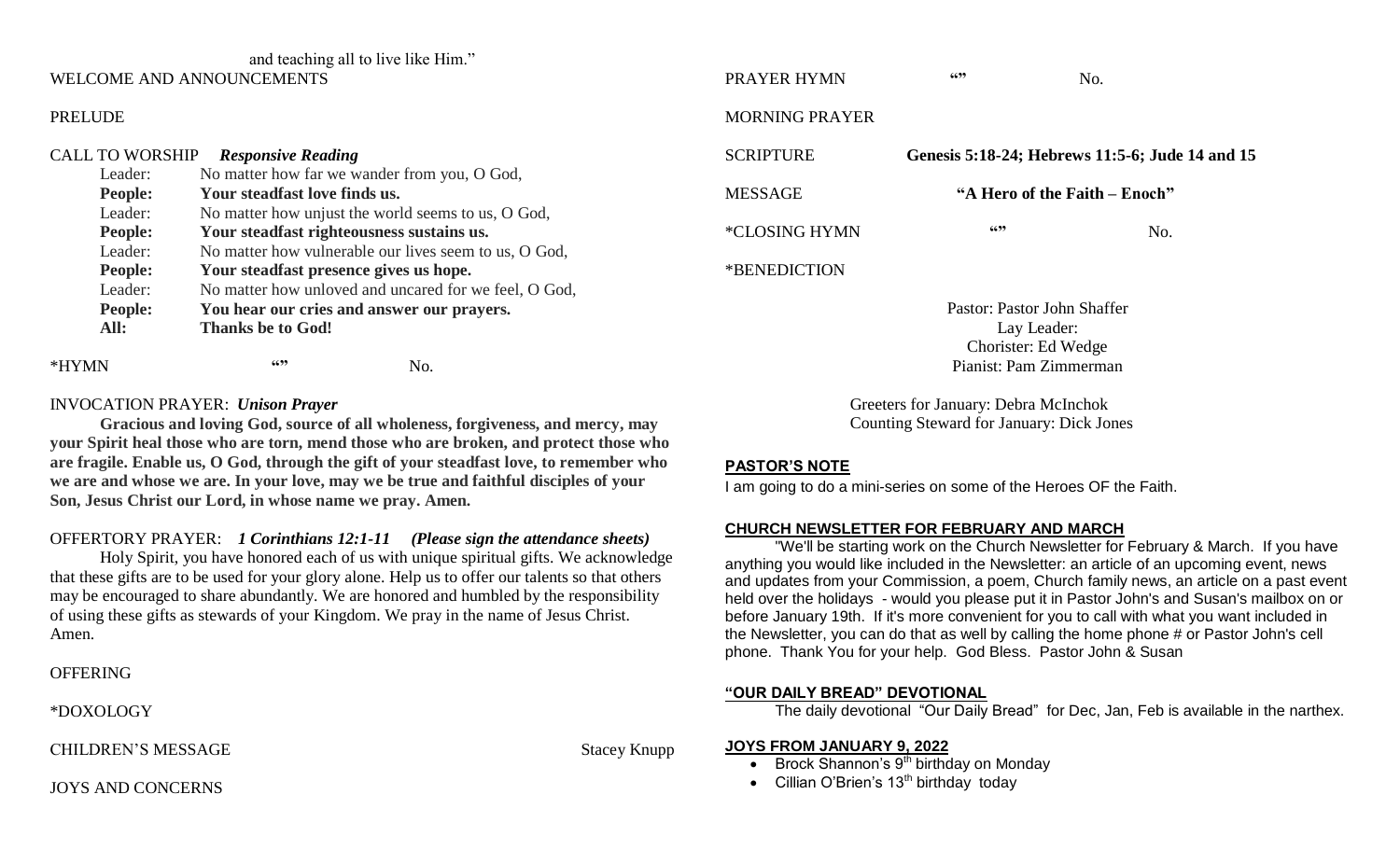#### • It is an honor and a joy to have Roman D. Simmons baptized today **CONCERNS FROM WEEK OF JANUARY 9, 2022**

- **Gloria Kunkle – hospitalized with Covid**
- **Josh Lamonde – had cancer surgery this past week in Pittsburgh**
- **Paul Knupp – had double knee replacement surgery, was home briefly, then hospitalized again with complications**
- **Lee – has back problems**
- **Carol Boyd – is home with compressed discs in back**
- **Mickey Clark – had foot surgery this past Friday**
- **Kami (Black) scheduled to have her baby on Jan. 18**
- **Amanda (Knupp) Rhodes had her little girl Chloe James on January 13, 2022**
- **JoAnne McWherter's back surgery rescheduled for February 21**
- **Dana Shannon requested prayer for her friend Judy Podlucky who is hospitalized**
- **Holly Hartman requested prayer for her cousin, Roy Emert, who is experiencing heart issues**

## **1/12/22**

- **Beth Caldwell reported Mary Kay is doing well and may return to work on Friday**
- **Beth also reported her uncle Dave Luther lost consciousness yesterday; his blood pressure so low they could not get a reading**
- **The church's neighbor Betty Roberts was taken to the hospital today; it is believed she may have had a mini stroke**
- **Ed reported his grandson Skyler who was back in school sat close to someone diagnosed with Covid and is home again until next Tuesday**
- **The pastor's friend Gloria is making a great recovery and may be allowed to go home on Friday**
- **Paul Knupp appears to be making good progress**

## **1/13/22**

 **12 year old Lucas James, grandson of Cass's niece, is in Children's Hospital for testing**

## **OUTREACH FOR JANUARY**

The outreach for January is Souperbowl to benefit the local Food Pantry. Please bring your soup and Jack will see that they get delivered to the distribution center at Holy Trinity Church in Ligonier. Please also remember your gently used shoes, wrapped with a rubber band as this project supports the Honduras orphanage.

## **RITA'S CLOSET**

Rita's Closet opens Mondays at the First Church of the Brethren, 10:00 am to 6:00 pm. If you are unable to make it on a Monday, please call Darlene Rummel at 814-243-7156

to schedule a time more convenient. All donated clothes were freely given and are free to you. Please come and check us out.

## **ACTIVITIES THIS WEEK**

**Wednesday, 6:30 pm – Bible Study with Pastor John – We are studying the book of Acts.**

### **Thursday, 9:00 am -- The Happy Stitchers**

### **Thursday, 9:00 am to Noon – Pastor John's Office Hours UPCOMING EVENTS**

**Saturday, April 9, 2022, Camp Harmony – Hogar Enm,anuel's Dinner/Theater featuring the play "***FLOODED! The First Lockdown***"**

## **Saturday, June 11, 2022 – Memorial Service for Charles and Fay Harr**

**PRAYER CONCERNS – IMMEDIATE Sharon Lanz's mother; Carolyn Roddy's daughter Beckey and granddaughter Ashley; Carolyn Roddy's brother Ralph; Barry Seagroves; Carl Kaurich; Joe and Roseanne Ometz; Joe's brother Matt; Family of Debbie (Sharon Lanz' friend); Bruce Smith; Gay Maguire; Cathy Henderson; Calvin; Jeanne Boyd; Jim Bridge Sr.; Becky Kwak and Samantha and Jeremy Pfeiffer; Family of Fay Harr; Kenny P.; Paul Knupp; Family of Ricky Greenawalt; Mary K. Cheslo;**  prayer for our country and our need to know that God is in charge; all those throughout the country suffering from natural disasters; those in hospitals awaiting surgery or diagnoses; Border Patrol agents; peace and forgiveness within families; natural disasters occurring throughout our county and the world; traveling mercies; church board and commissions for decisions that need to be made; Church of the Brethren in Nigeria; that more would hear of Christ's sacrifice, His gift to us, and choose to follow Him.

## **LONG-TERM PRAYER CONCERNS**

**Riley Nicole (daughter of John and Liz, born in October 2021) requires heart surgery--November 1 surgery had to be postponed;** Paul Abram; Austin Boyd; Jeanne Boyd; Jim and Christy Boyd; Michelle Boyd; Roxanne Boyd; Allison Burke; Hannah Burkett; George Butcher; John Chesson; Tim and Jessica Clark; Basil Costantino; Billy Crawford and Lori Crawford; Breana Deemer; Ethen Deemer; Kristi Deemer; Sam Duffey; Hosea Duffey; Brenda Duhl; Mari Lori; Mary Eichorn; Sarah Ferian; Carol Fechter; Bonnie Guldenshuh; Donald and Christine Hayes; Fred Hayes; Roxanne Henderson; Janice Hooper; Mari Iljic; Sue Derk Kinsey; Lois Kinsey; Darlene Kolced; Junah Krupper; Frank Kwak; Calvin Layton; Kim Lukatch; Bob McDowell; Shane McGee; Gay McGuire; Debbie McKim; Ed McKlveen; Bill and Kay McMillan; Curt Noel; Derek and Kara O'Brien and family; Roy Pletcher; Judah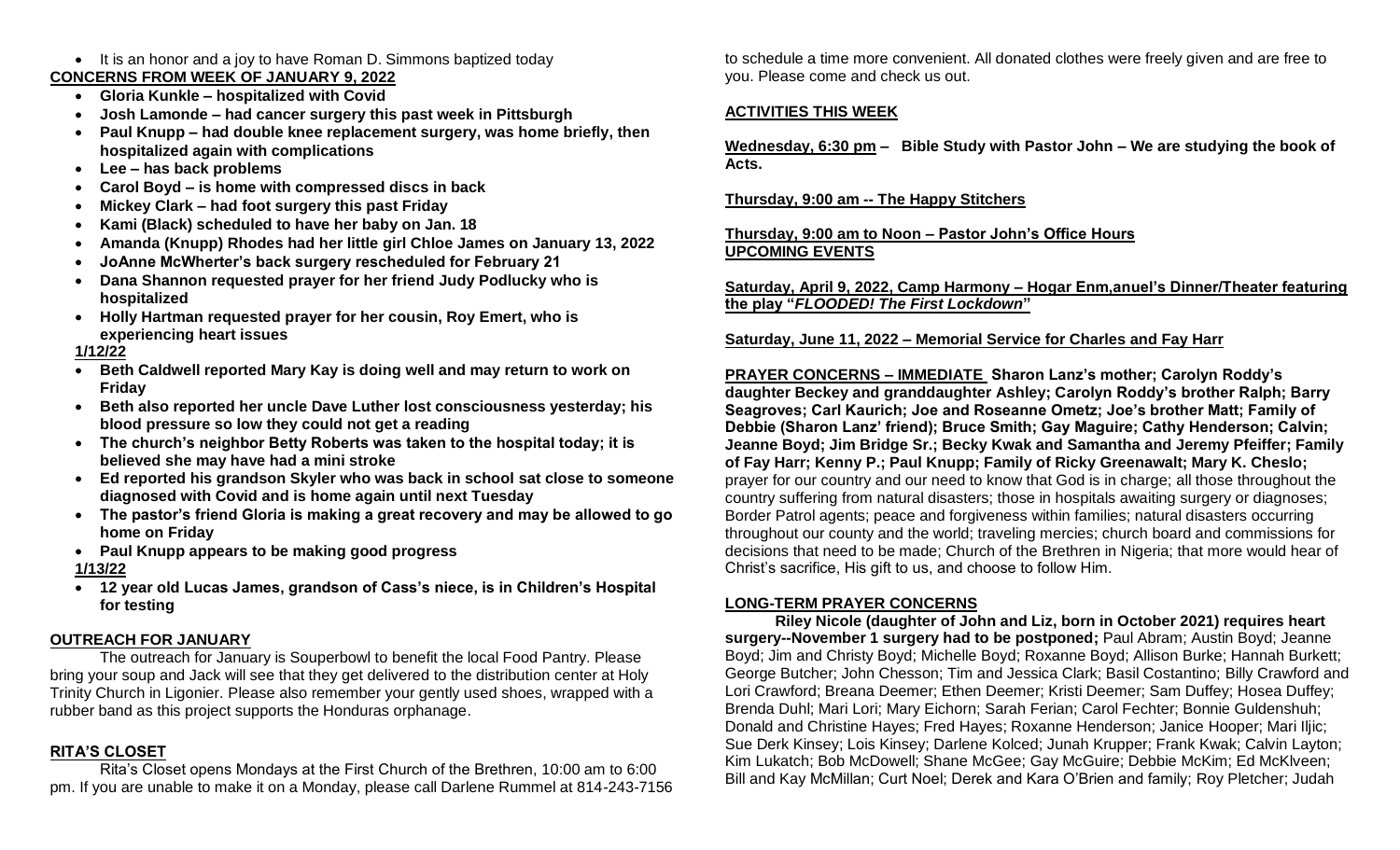Pope; Delores Scarff; Ray Sechrist; Rev. Segroves**;** Harrison Smith; Sandy Smith**;** Bryan Smithley; Jamie Shaw and her family; Charles Satler; **Dan W.;** Diane Weimer; Randy Whiteside; Josh Wissinger; Frank Young; Dave Zebrowski; Brenda Zimmerman; Norma Zimmerman

| Please also keep the following in thought and prayer |                         |                                    |  |  |
|------------------------------------------------------|-------------------------|------------------------------------|--|--|
| Msg Buchko, Nathan                                   | Major Scott Busija      | Sheaffer, Garrett Pv2              |  |  |
|                                                      | 2904 Clovis, New        | 4300 Mattie Drive, App A,          |  |  |
|                                                      | Hammond Blvd.           | Killeen, Tx 76549                  |  |  |
|                                                      | Mexico 88101            | $10 - 12 - 12$                     |  |  |
|                                                      | $7 - 20 - 14$           |                                    |  |  |
| Josh, Gloria and Emma                                | Schaffer Joshua M       | <b>College Student</b>             |  |  |
| <b>Black</b>                                         | 140 Phantom Street      | Matthew Rummel                     |  |  |
| 316 Kika de la Garza St.                             | #15839                  | 2563 Dole St.                      |  |  |
| Edinburg, TX 78539                                   | Keesler AFB MS          | Hale Laulima Room 103-A            |  |  |
| $1 - 31 - 21$                                        | 39534                   | Honolulu, HI 96822                 |  |  |
| NURSING AND PERSONAL CARE HOMES                      |                         |                                    |  |  |
| <b>Bethlen Home</b>                                  | <b>Ligonier Gardens</b> | <b>Beverly Boyd</b>                |  |  |
| 66 Carey School Road                                 | 2018 US Route 30        | <b>Bee Hive Home of Springboro</b> |  |  |
| Ligonier, PA 15658                                   | Ligonier, PA 15658      | Room 14                            |  |  |
| <b>Elizabeth Campbell 405</b>                        | <b>Jane Clawson</b>     | 1325 W. Lytle Five Point Rd.       |  |  |
| <b>Bertha Hironimus 409</b>                          |                         | Springboro, OH 45066               |  |  |
| <b>Kristen Kaurich 403B</b>                          |                         |                                    |  |  |
| Freda Layton 404<br><b>Mary McInchok 304</b>         |                         |                                    |  |  |
| <b>Mildred "Mim"</b>                                 |                         |                                    |  |  |
| Zimmerman 209                                        |                         |                                    |  |  |
| <b>Loyalhanna Senior Suites</b>                      |                         |                                    |  |  |
| & Personal Care                                      |                         |                                    |  |  |
| 543 McFarland Road                                   |                         |                                    |  |  |
| Latrobe, PA 15650                                    |                         |                                    |  |  |
| Lyn Noel 414                                         |                         |                                    |  |  |
| (724) 686-3585                                       |                         |                                    |  |  |
|                                                      |                         |                                    |  |  |

#### **\*\*\*CHURCH FAMILY\*\*\***

**We all know that when someone has cancer it not only affects that person, it puts stress on the whole family. Well three families are going through the stress of chemotherapy treatments and we can help with some of that stress. I would like to start a Meal Train in our Church for them. How can I help you ask – Below is a list of the things that you can do.**

- **1. Pick up a Gift Card for a local Restaurant, Giant Eagle, Sheetz, etc. so they will be able to pick up a meal on the way home from treatments, get gas, get snacks for treatments, etc.**
- **2. If you like to cook, a homemade meal would be great: soups and comfort food. Please contact me and we will set up a date and time for the meal. If you cannot deliver the meal, I will pick up the meal and drop it off**

**I have been in contact with each family and have gotten a treatment schedule. If you would like to help, please contact me. Please call me with any questions at 724-331- 2228. I look forward to hearing from you. s/Stacey Knupp**

### *KINGDOM CONCERNS*

*Jesus Prayer Requests The Glory of God (John 17); Workers for the Harvest (Matthew 9) Spiritual Renewal in our Congregation ALSO: Persecuted Christians; Missions; Peace Workers; Service Persons; National/International Leaders Missionaries to Poland: Ashley and Corby White (23rd of each month, please uphold in special prayer as they will also be praying for us on this date) WESTERN PA DISTRICT District Office Staff – William Wenger, Amy Bowman, Tina Lehman District Office Phone Number – 814-479-2181 District Moderator – Robert Rummel District Response Team – Herb Ewald District Leadership Team Chair – Pete Kaltenbaugh Camp Harmony Executive Director – Jen Vickroy 2020 Prayer Partner Congregation: Windber Church of the Brethren COMMUNITY MINISTRIES Unchurched in Waterford, Ligonier Valley (Welco me and Invite them!) Valley Youth Network – Kip Crumrine, Director; Sandy Crumrine, Assistant; Chelsea Carpenter and Kylie Weber, Interns Ligonier Valley Association of Churches – Janet Riordan, President ALL OF OUR WORSHIP MINISTRY EXPERIENCES \*Future of our church – Please take five minutes at noon every day to pray for ways to encourage the parents, children and young people who could be coming\*\*\* LOCAL CHURCH CONCERNS Deacon Chairperson – Stacey Knupp Church Board/Executive Board Chairmen – Richard Jones,*

*Nurture -- Michelle Black, Stewardship – Becky Kwak, Witness -- Debbie McInchok*